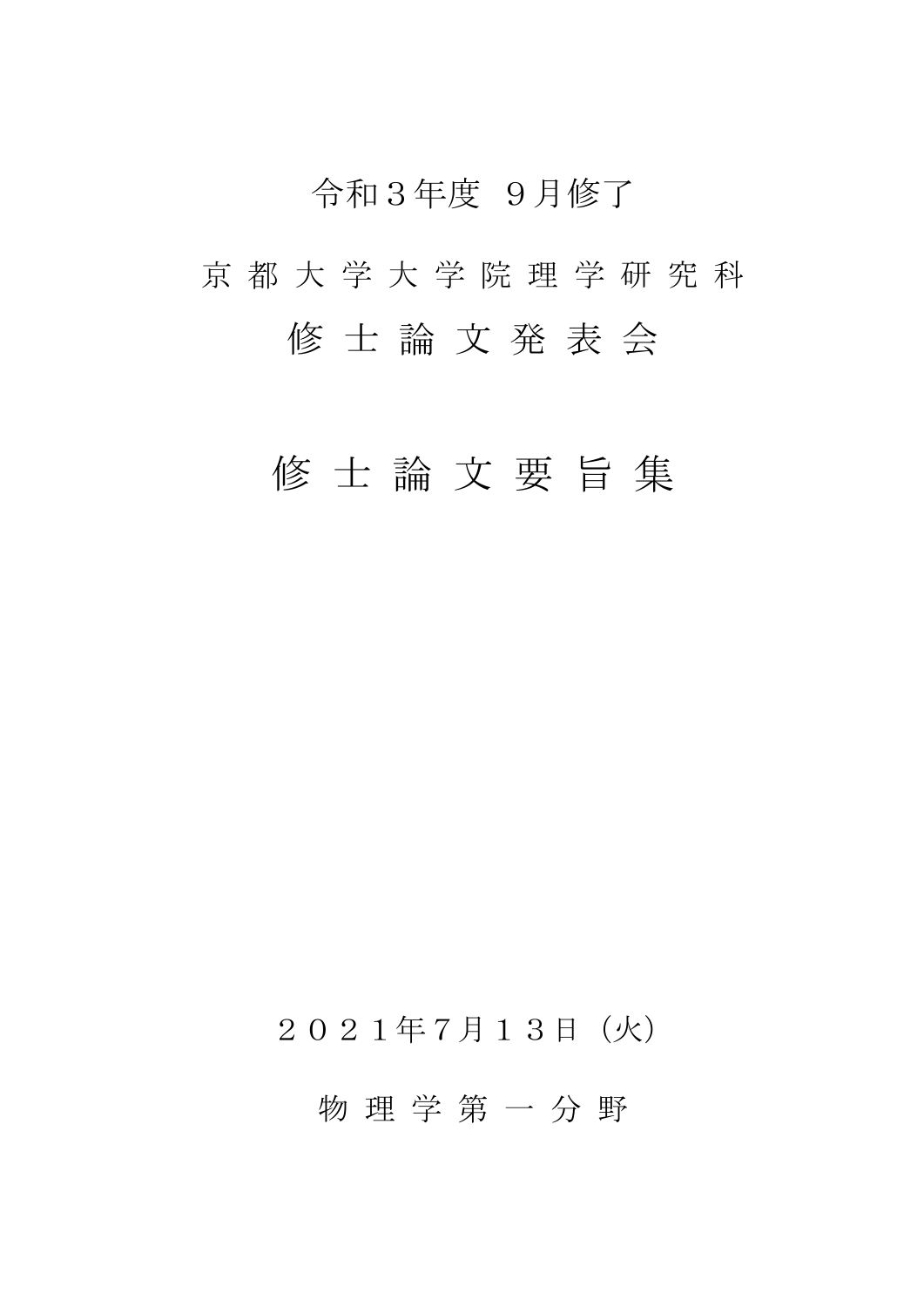# 物理学第一分野修士論文発表会

場所:理学研究科5号館 5階・第4講義室+オンライン 発表:15分(別に質問時間5分程度)

2021年7月13日(火)10:00~11:00

### 目 次

| 1. Thermal Hall effect in the pseudogap phase of cuprates<br>Andre de Oliveira Silva $(1 0 : 0 0) \cdot \cdot \cdot \cdot$<br>$\blacksquare$ |
|----------------------------------------------------------------------------------------------------------------------------------------------|
| 2. Mott Transition and Magnetism in a fragile topological insulator<br>Ashish Joshi $(1 0 : 2 0) \cdot \cdot \cdot \cdot 2$                  |

3.Ultrastrong coupling between phonons in halide perovskites and terahertz vacuum photons Zhenya Zhang $(10:40)\cdot\cdot\cdot\cdot$  3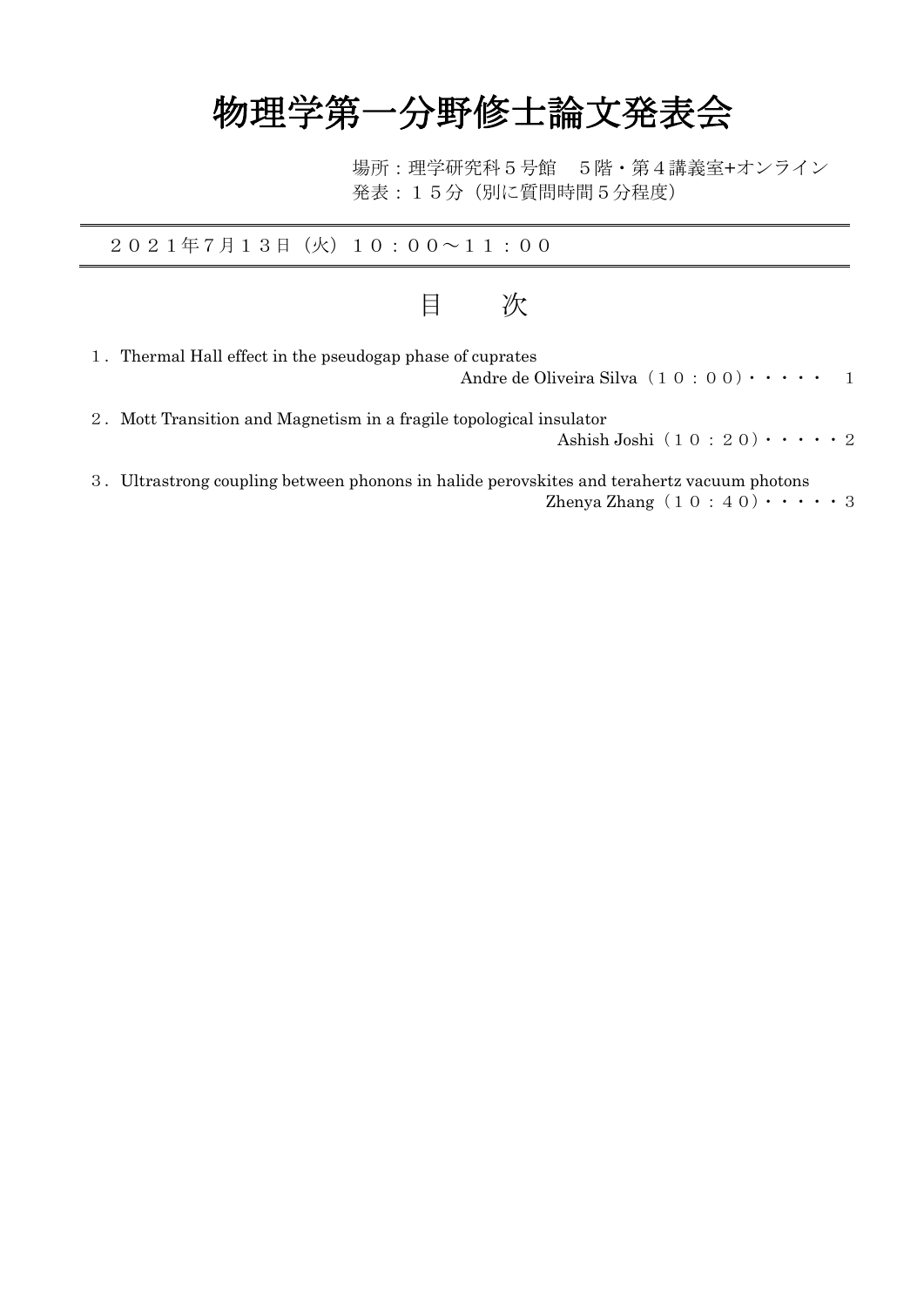#### Thermal Hall effect in the pseudogap phase of cuprates

Quantum Condensed Matter Andre de Oliveira Silva

**Abstract** We have performed measurements of thermal Hall in underdoped  $\text{L}_{2x}$ ,  $\text{Sr}_x\text{CuO}_4$ . Compared to the previous report, the thermal Hall signal show a similar field and temperature dependences but its magnitude is four times smaller. Further measurements are needed to clarify the origin of the thermal Hall effect in the pseudogap phase.

*© 2021 Department of Physics, Kyoto University*

High-*T<sup>c</sup>* cuprate superconductors display a rich variety of electronic states in the temperature-doping phase diagram. The parent compound is an antiferromagnetic Mott insulator and a Fermi liquid state appears with high enough doping. In between these two states, there exist for example charge-density wave, superconductivity and in particular the pseudogap states. In the pseudogap state, it has been discussed that many symmetry breaking phenomena appear, including broken in-plane rotational and time-reversal symmetries. The pseudogap state holds the key for understanding high temperature superconductivity but its nature is controversial. Therefore both experimental and theoretical efforts are still being made even 30 years after its discovery.

Recently, a giant thermal Hall effect (THE) was reported in the parent compound and underdoped cuprates [1, 2]. The THE signal becomes negative inside the pseudogap state and its magnitude increases as the temperature decreases. Remarkably, the magnitude of the THE measured in the direction perpendicular to the CuO<sub>2</sub> plane ( $\kappa_{zy}$ ) is comparable to that measured parallel to the planes ( $\kappa_{xy}$ ) despite its layered crystal structure. The most plausible origin is phonons which are the only known quasiparticle able to propagate along the *c*-axis (out-of-plane). Although it is proposed that the phonon would be chiral inside the pseudogap, understanding the specific mechanism by which phonons couple with a magnetic field is a challenge with our current perspective of the cuprates. Therefore, elucidating the origin of the giant negative THE is expected to give further insight into the mysterious pseudogap phase. Previous measurements used thermocouple to measure the temperature gradient but it has large field dependence at lower temperatures, leading to unreliable estimates for determining

the THE signal [3]. Here we measured thermal Hall conductivity  $\kappa_{xy}$  in underdoped La<sub>2-*x*</sub>Sr<sub>*x*</sub>CuO<sub>4</sub> in applied heat current along the *a*-axis and magnetic field along the *c*-axis, using Cernox thermometers which show negligible field dependence above 20 K. The observed THE shows a nonzero negative value at lower temperatures, which is consistent with the previous reports [1]. Although the field and temperature dependence looks similar, we find that its magnitude is much smaller than the previously reported values. Moreover, at high temperatures above 80 K we observed a sign change of *κxy*, which has not been reported in Ref. [1]. We will discuss the possible reasons for the discrepancies.

#### **References**

- [1] G. [Grissonnanche](https://arxiv.org/search/cond-mat?searchtype=author&query=Stavinoha%2C+M) *et al*.*, Nature* **571**, 376-380 (2019).
- [2] G. [Grissonnanche](https://arxiv.org/search/cond-mat?searchtype=author&query=Stavinoha%2C+M) *et al*.*, Nat. Phys*. **16**, 1108-1111 (2020).
- [3]Y. Nakamura, *et al., Physica C.* **185**, 1409-1410 (1991).



Fig. 1: Temperature dependence of the thermal Hall conductivity  $\kappa_{xy}/T$  in La<sub>2-*x*</sub>Sr<sub>*x*</sub>CuO<sub>4</sub>. Red and green circles represent our data for  $x = 0.07$  at 12 T and Sherbrooke's data for  $x = 0.06$  at 15 T [1], respectively.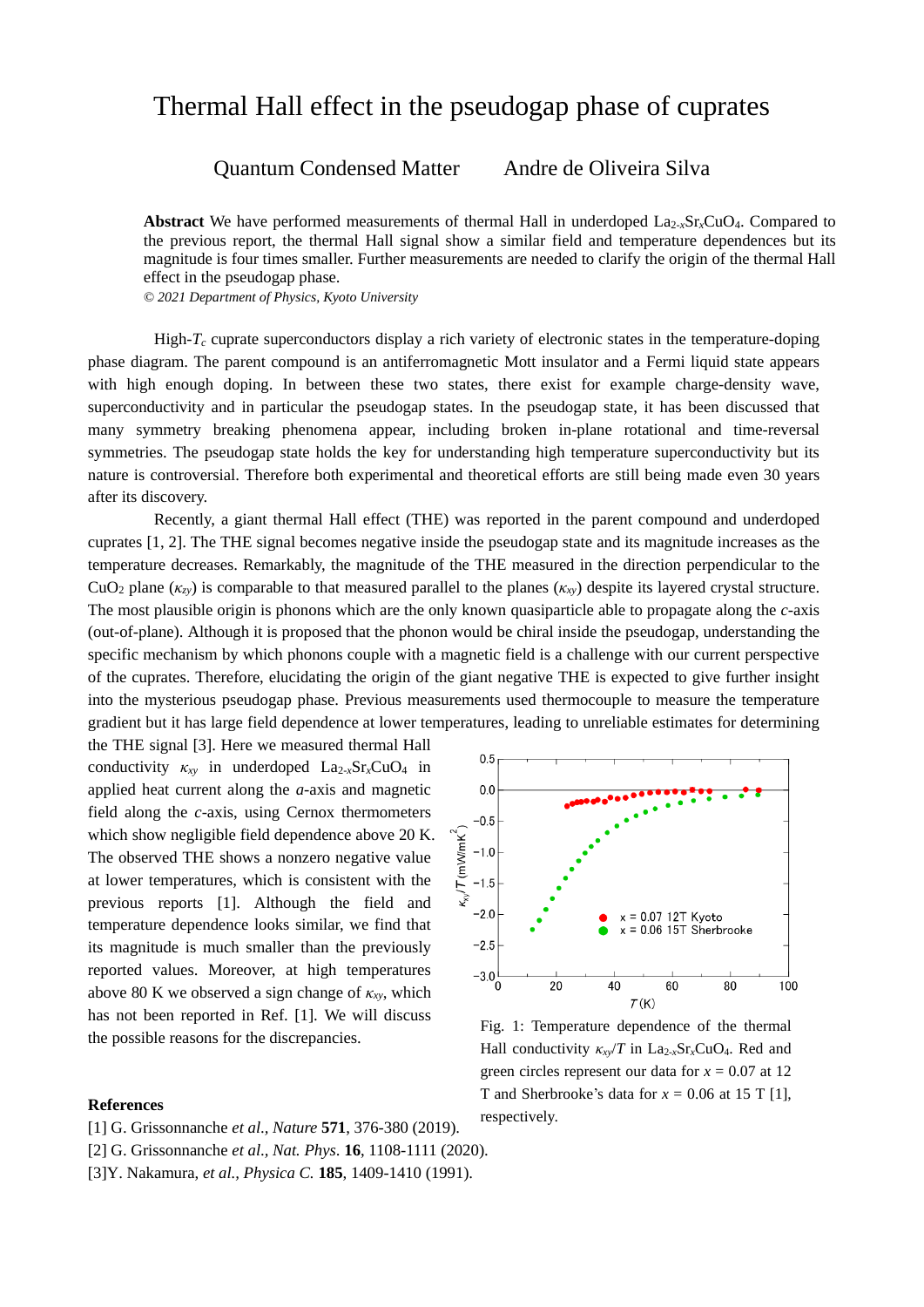#### Mott Transition and Magnetism in a fragile topological insulator

Condensed matter theory group Ashish Joshi

**Abstract** We study the effects of electronic correlations on fragile topology using dynamical mean-field theory. Discovered recently, fragile topological insulators offer Wannier obstructions that can be removed without closing the bulk gap. Here, we analyze the Mott-insulator transition due to strong correlations and show a topological phase transition to stable topology in presence of a magnetic field.

*© 2021 Department of Physics, Kyoto University*

Topological insulators are characterized by a gapped bulk band structure with gapless edge states crossing the bandgap. This is known as the 'bulk-boundary correspondence'. A new type of topological insulator has been recently discovered that does not show this bulk-boundary correspondence. Dubbed as fragile topological insulators (FTIs), these insulators offer obstruction to the formation of exponentially localized Wannier functions, just like the conventional stable topological insulators do [1]. But this obstruction in FTIs can be removed by adding certain trivial degrees of freedom. For the same reason, FTIs do not host symmetry-protected flow of edge states between bulk bands but are expected to have a spectral flow between the fragile bands and other bands under certain twisted boundary conditions. Thus, showing a new form of 'twisted bulk-boundary correspondence' [2]. In this work, we study the effects of electronic correlations on the fragile topology and the twisted boundary states using dynamical mean-field theory. We analyze commonly observed effects of strong correlations, such as the Mott-insulator transition and magnetism, on a known model hosting fragile topology. We show that in the nonmagnetic case, fragile topology, along with the twisted boundary states, is stable with interactions below a critical interaction strength. Above this interaction strength, a transition to the Mott insulating phase occurs, and the twisted boundary states disappear. Furthermore, by applying a homogeneous magnetic field, the fragile topology is destroyed. However, we show that a magnetic field can induce a topological phase transition which converts a fragile topological insulator to a Chern insulator (Fig. 1, *C* denotes the Chern number). Finally, we study ferromagnetic solutions of the fragile topological model and find that a stable ferromagnetic phase exists at high interaction strengths which is topologically stable [3].



Fig 1. Band structure of our fragile topological insulator model under cylindrical boundary conditions in presence of a magnetic field. The fragile topology changes to stable topology, which results in the edge states crossing the bulk band gap. The inset shows the edge states near *ky=0* and *C* denotes the Chern number of the individual bands. **References**

[1] H. C. Po, H. Watanabe, and A. Vishwanath, Physical Review Letters 121, 126402 (2018).

- [2] Z.-D. Song, L. Elcoro, and B. A. Bernevig, Science 367, 794 (2020).
- [3] A. Joshi and R. Peters, Physical Review B 103, 165130 (2021).